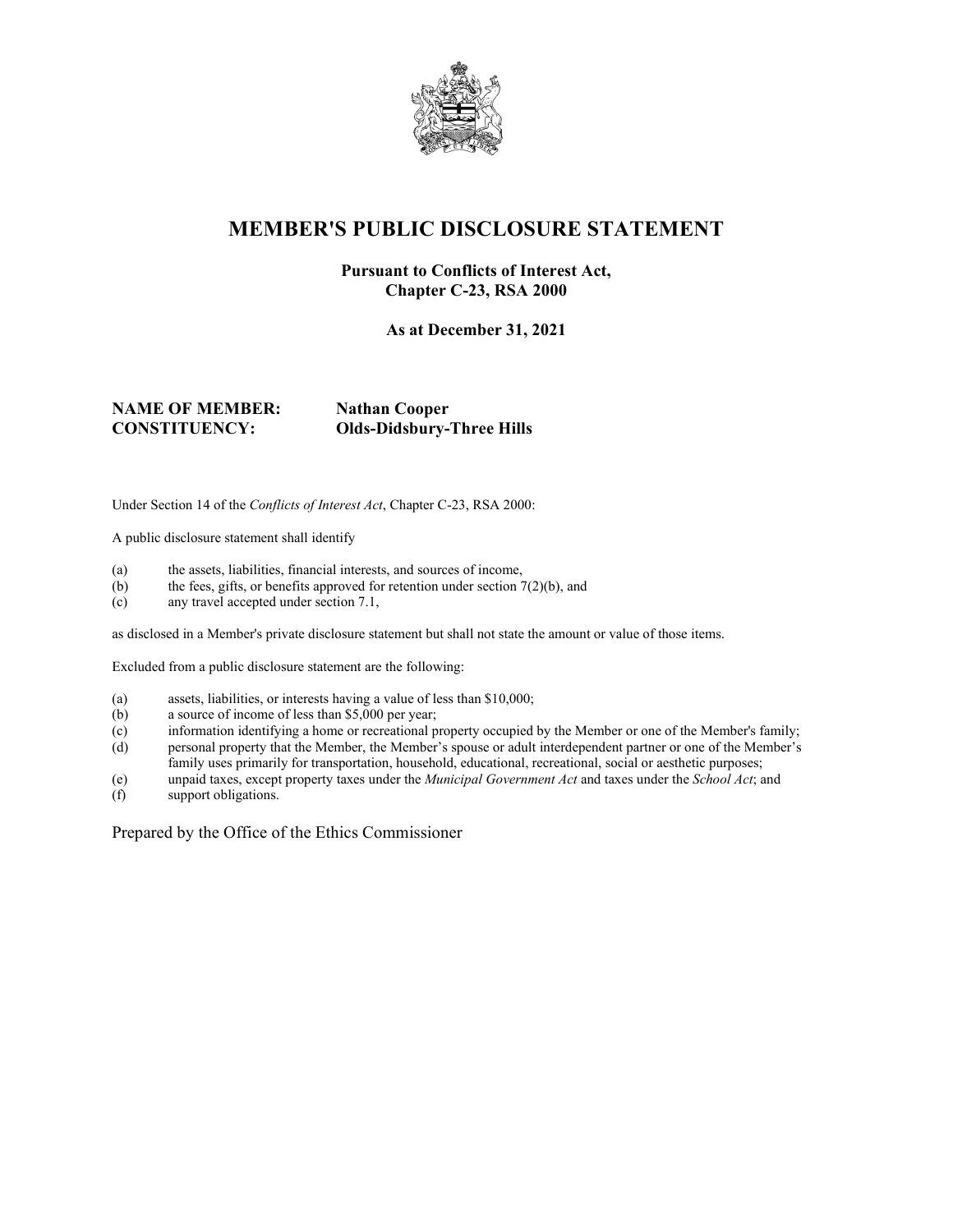### **PUBLIC DISCLOSURE STATEMENT FOR Nathan Cooper**

# **FORM 1: MEMBER (Nathan Cooper)**

| <b>INCOME</b>                                                                                   |                             |
|-------------------------------------------------------------------------------------------------|-----------------------------|
| <b>Source</b>                                                                                   | <b>Nature of Income</b>     |
| <b>Government of Alberta</b>                                                                    | MLA Indemnity and Allowance |
| <b>ASSETS</b>                                                                                   |                             |
| <b>Real Property</b>                                                                            | Primary residence           |
| <b>Bank, Trust Company or Other Financial</b><br><b>Institution</b>                             | n/a                         |
| <b>Publicly Traded Securities (stocks and bonds)</b><br>and Registered Retirement Savings Plans | <b>RRSPs</b>                |
| <b>Canada Savings Bonds, Guaranteed</b><br><b>Investment Certificates</b>                       | n/a                         |
| <b>Mutual Funds</b>                                                                             | n/a                         |
| <b>Annuities and Life Insurance Policies</b>                                                    | IA Financial                |
| <b>Pension Rights</b>                                                                           | n/a                         |
| <b>Other Assets</b>                                                                             | n/a                         |
| <b>Gifts and Personal Benefits</b>                                                              | n/a                         |
| <b>Travel on Non-commercial Aircraft</b>                                                        | n/a                         |
| <b>LIABILITIES</b>                                                                              |                             |
| <b>Mortgages</b>                                                                                | <b>RBC</b>                  |
| <b>Loans or Lines of Credit</b>                                                                 | RBC, Nissan                 |
| <b>Guarantees</b>                                                                               | n/a                         |
| Other                                                                                           | rent                        |
| <b>FINANCIAL INTERESTS</b>                                                                      |                             |
| n/a                                                                                             |                             |